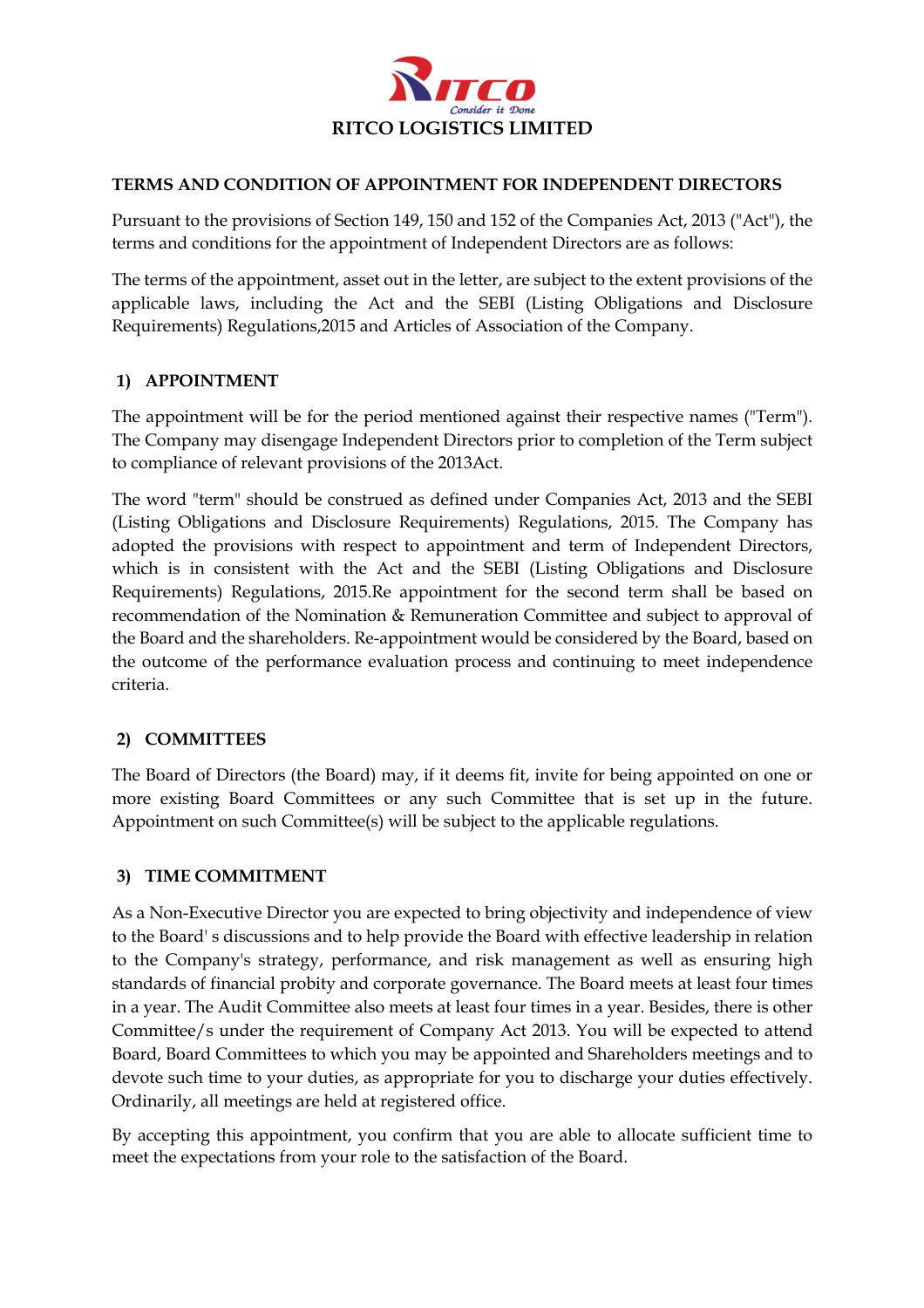

#### **4) ROLE AND DUTIES**

Your role and duties will be those normally required of a Non-Executive Independent Director under the Companies Act, 20 13 and the SE BI (Listing Obligations and Disclosure Requirements ) Regulations, 20 15 Th ere are certain du ties prescribed for all Directors, both Executive and Non-Executive, which are fiduciary in nature and are as under:

- I. You shall act in accordance with the Company ' s Articles of Association.
- II. You shall act in good faith in order to promote the objects of the Company for the benefit of its members as a whole, and in the best interest of the Company.
- III. You shall discharge your duties with due and reasonable care, skill and diligence.
- IV. You will abide by the guidelines of professional conduct, role, function and duties as an Independent Directors provided in Schedule IV of the Companies Act, 2013
- V. You are expected to stay updated on how best to discharge your roles, responsibilities, and duties and liabilities, as an Independent Director of the Company under applicable law, including keeping abreast of current changes and trend s in economic, political, social, financial, legal and corporate governance practices.
- VI. You shall not involve yourself in a situation in which you ma y have a direct or indirect interest that conflicts, or possibly may conflict, with the interest of the Company.
- VII. You shall not achieve or attempt to achieve any undue gain or advantage either to yourself or to your relatives, partners or associates.
- VIII. You shall not assign your office as Director and any assignments so made shall be void.
	- IX. You will not hold office as a Director or any other office in a competing firm /entity.

# **5) ADDIT IONAL APPLICABLE STATUTORY REQUIREMENTS**

As a Non-Executive Director on the Board, they will be subject to all relevant provisions of the Act and the SEBI (Listing Obligations and Disclosure Requirements) Regulations, 20 15.

#### **6) REMUNERATIO N**

You will not be an employee of the Company and this letter shall not constitute a contract of employment. You will be paid such remuneration by way of setting fees for meetings of the Board and its Committees as may be decided by the Board from time to time. Further, you will also be paid remuneration by way of commission as may be approved by the Board and the Shareholders from time to time.

#### **7) REIMBURSEMENT OF EXPENSES**

In addition to the remuneration described in paragraph 5 the Company will, for the period of your appointment, reimburse you for travel, hotel and other incidental expenses incurred by you in the performance of your role and duties.

# **8) DISCLOSURES, OTHER DIRECTORSHIPS AND BUSINESS INTERESTS**

During the Term, they agree to promptly notify the Company of any change in their directorships, and provide such other disclosures and information as may be required under the applicable laws. They also agree that upon becoming aware of any potential conflict of interest with their position as Independent Directors of the Company, they shall promptly disclose the same to the Chairman and the Company Secretary. During their Term, they agree to promptly provide a declaration under Section 149 (7) of the 2013 Act, upon any change in circumstances which may affect their status as an Independent Director.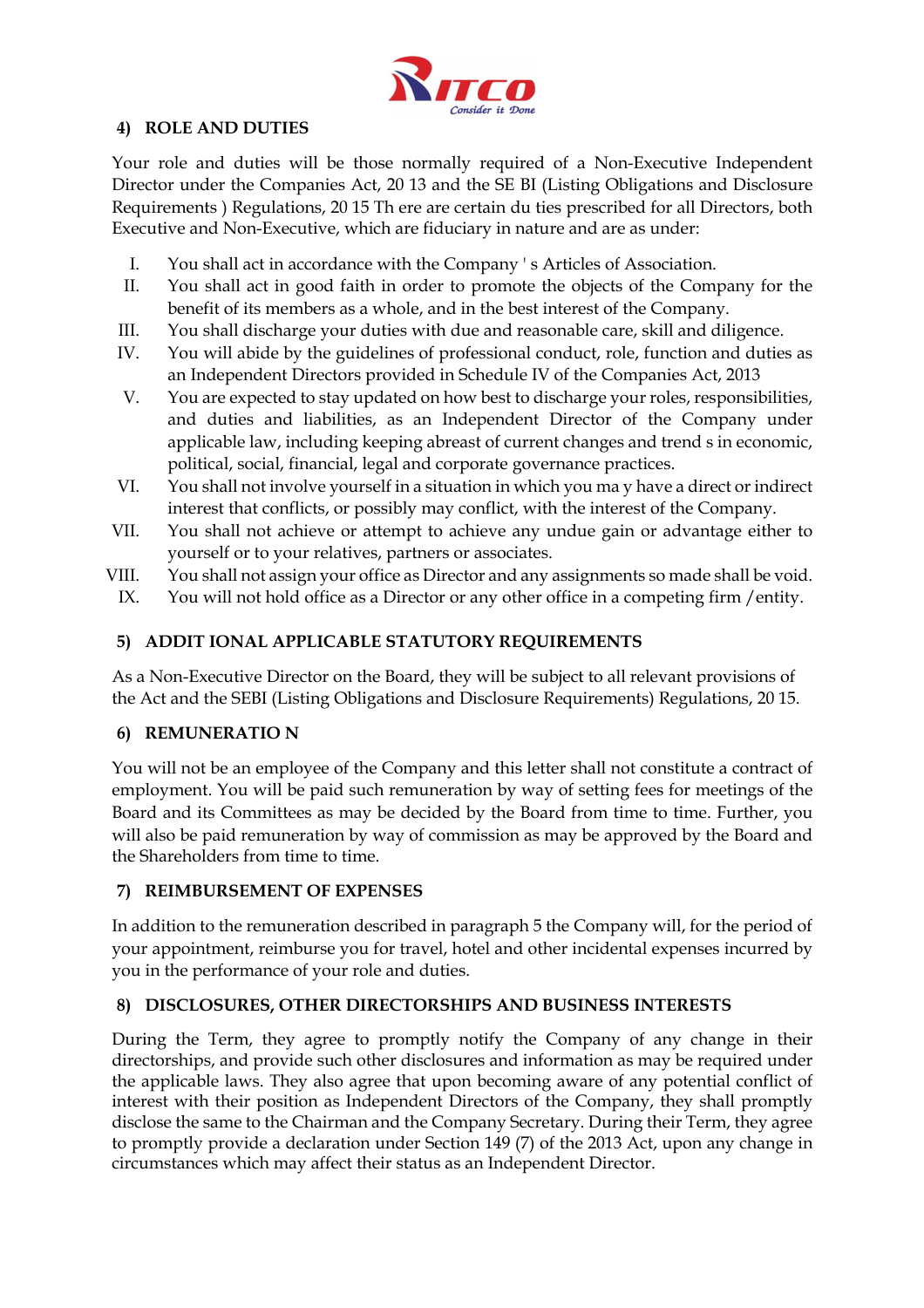

#### **9) TRAINING AND DEVELOPMENT**

The Company may, if required, conduct formal training program for its Independent Directors.

The Company may, as may be required, support Directors to continually update their skills and knowledge and improve their familiarity with the company and its business. The Company will fund/arrange for training on all matters which are common to the whole Board.

# **10) PERFORMANCE AI>PRAISAL / EVALUATION PROCESS**

As members of the Board, their performance as well as the performance of the entire Board and its Committees will be evaluated annually. Evaluation of each director shall be done by all the other directors. Your appointment and re appointment on the Board shall subject to the outcome of the yearly evaluation process. However, the actual evaluation process shall remain confidential and shall be a constructive mechanism to improve the effectiveness of the Board / Committee.

# **11) INDEPENDENT PROFESSIONAL ADVICE**

There may be occasions when you consider that you need professional advice in furtherance of your duties as a Director and it will be appropriate for you to consult independent advisers at the Company's expense. The Company will reimburse the full cost of expenditure incurred in accordance with the Company's policy.

# **12) DISCLOSURE OF INTEREST**

The Company must include in its Annual Accounts a note of any material interest that a Director may have in any transaction or arrangement that the Company has entered into. Such interest should be disclosed no later than when the transaction or arrangement comes up at a Board meeting so that the minutes may record your interest appropriately and our records are updated. A general notice that you are interested in any contracts with a particular person, firm or company is acceptable.

#### **13) CODE OF CONDUCT**

As Independent Directors of the Company, they agree to comply with the Code of Conduct for Non-Executive Directors (NEDs).

Unless specifically authorized by the Company, they shall not disclose company and business information to constituencies such as the media, the financial community, employees, shareholders, agents, franchisees, dealers, distributors and importers.

Their obligation of confidentiality shall survive cessation of their respective directorships with the Company.

The provisions of both, Securities and Exchange Board of India (Prohibition of Insider Trading) Regulations, 2015 and the Code of Conduct on Prevention of Insider Trading,